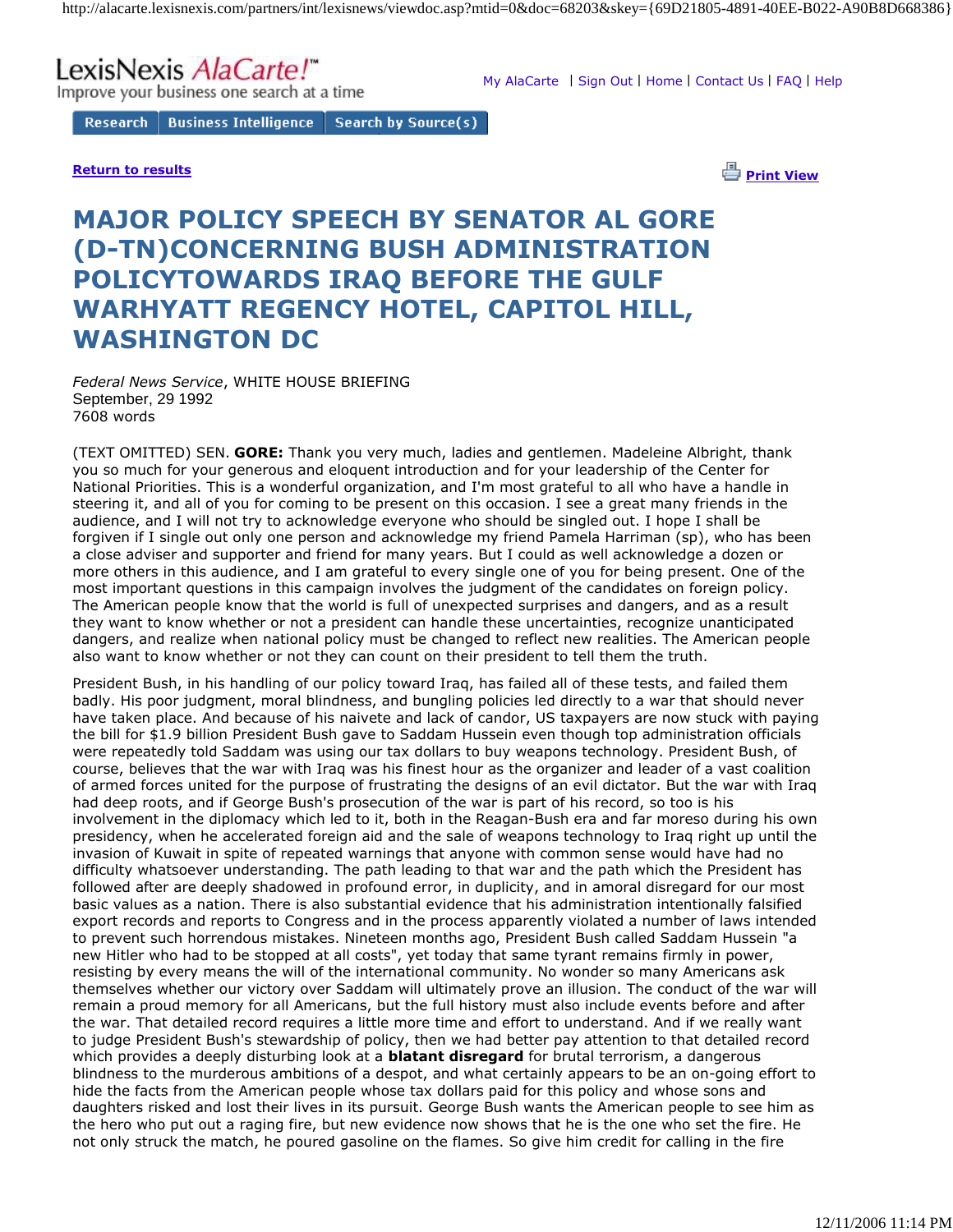department, but understand clearly who it was that started the blaze. Now, let me begin providing a basic historical frame of reference. In September of 1980, Iraq invaded Iran. Iraq was the odds-on favorite to win the war in short order. However, by May of 1982, Iraq was clearly in trouble. It had lost a major battle with Iran, and our policymakers began to imagine Iran under a radical Islamic government emerging as the dominant regional power: clearly a nightmare. I believe that is why in February 1982 President Reagan took Iraq off the list of states that sponsored terrorism. He did this not because Iraq had gone straight and given up terrorism, but because he wanted to help Iraq while there was time. By taking Iraq's name off the list, President Reagan opened the way for Iraq to receive US credits through subsidized agricultural loan guarantees and Export-Import Bank credits. Reagan's decision also removed certain kinds of export controls intended to block the transfer of US technology to countries on the official terrorism list. In other words, for strategic reasons the Reagan-Bush administration would overlook virtually any unpleasant reality in Iraq and apparently subvert US laws in order to prop up Saddam Hussein's brutal regime. Now, of course, George Bush claims he was an outsider in another momentous Reagan decision during these years: to sell arms to Iran in direct exchange for the release of American hostages. Of course, by now, most people find that very hard to believe, and the documentary record is closing in on him. Recently, we learned that former Secretary of State George Schultz and former Secretary of Defense Casper Weinberger were outraged when they heard that then-Vice President Bush was disclaiming any knowledge of the Iran arms deal and the fact that these two senior cabinet officers had vigorously opposed it. Notes taken at the time of their telephone conversation about this event have Mr. Weinberger saying that Bush's comments were terrible and that far from being ignorant of developments, Bush had been on the other side of the struggle over policy. Just last week, more evidence surfaced showing that Bush is recorded as having attended numerous meetings over a span of three years White House senior officials debated the plan to swap arms to Iran, and then were briefed on the status of the program. He was also present at the meetings in which the trade for arms in return for American hostages was explicitly discussed. And now, two of the briefers have directly challenged the veracity of President Bush's claim that he didn't know arms were being swapped for hostages. Far from being out of the loop, Bush seems to have been one of the most vigorous and vociferous advocates of the illegal side of the argument. Indeed, his claims to the contrary are simply no longer credible. His national security adviser was clearly uncomfortable, even going so far as to say that Bush's version was "possibly true". Well, now new evidence about his policy toward Iraq directly contradicts President Bush's repeated statements to the American people that he did nothing that helped Saddam's effort to acquire weapons of mass destruction during the months and years preceding Saddam's invasion of Kuwait. To begin with, George Bush cannot even try to claim ignorance where policy toward Iraq was concerned. Not only was he directly in the loop, he was a principle architect of the policy from its earliest days. For example, in April of 1984, Bush personally lobbied the Exim Bank's chairman, a friend from college days, to disregard the views of his own economists and extend credits to Iraq. Doubts about Iraq's creditworthiness were very well-founded, but the overriding issue was whether Iraq could continue to hold on in the war with Iran. That's all that seemed to matter. In pursuit of that objective, the Reagan-Bush administration would overlook the fact that it was an Iraq-based group that masterminded the assassination attempt against Israel's ambassador to the United Kingdom, which occurred in June of 1982. This event, of course, triggered Israel's invasion of Lebanon, not exactly a minor consequence for US policy. The Reagan-Bush administration was also prepared to overlook the fact that the terrorists who masterminded the attack on the Achille- Lauro and the savage murder of American Leon Klinghoffer, fled with Iraqi assistance. Nor did it seem to matter that the team of terrorists who set out to blow up the Rome airport came directly from Baghdad with suitcase bombs. Iraq not only stayed off the terrorist list no matter what, but in November 1984, full diplomatic relations were established with the country. The US government continued to exert every effort to channel assistance to Saddam Hussein, even with evidence that he was not only promoting terrorism, but was also pursuing a nuclear weapons program. As early as May of 1985, Assistant Secretary of Defense Richard Perl warned about the suspected diversion of US exports of dual-use technology to the Iraqi nuclear weapons program. But Bush ensured that the flow of technology continued. In March 1987, Bush again took a prominent role. When Iraq's ambassador complained that our defense department was taking too long and being too cautious about export licenses for high-tech items, Bush apparently agreed with him that the defense department was being capricious and had to get with the program. There might have been a moment's pause for reflection when Iraqi aircraft intentionally attacked the USS Stark in May of 1987 killing 37 sailors, but the administration smoothed it over very fast. This was the spring when the Exim Bank's staff was resisting another \$200 million loan to Iraq, but again the loan was granted after Bush, again, personally intervened to stress its political importance. The loan went through in May, barely 48 hours before the attack on the Stark. Now let me make a point about foreign policy and the real world. The actual conduct of foreign policy often bears as much resemblance to academic theory as the conduct of domestic politics bears to a civics course. If we have to deal with someone bad in order to handle someone even worse, then for heaven's sake, we should at least be ready to reevaluate the relationship the moment it has outlived its value to the United States. In other words, whatever the arguments for temporarily supporting Saddam Hussein as a barrier separating Saudi Arabia's oil from Iran's militant fundamentalists, Bush deserves heavy blame for intentionally concealing from the American people the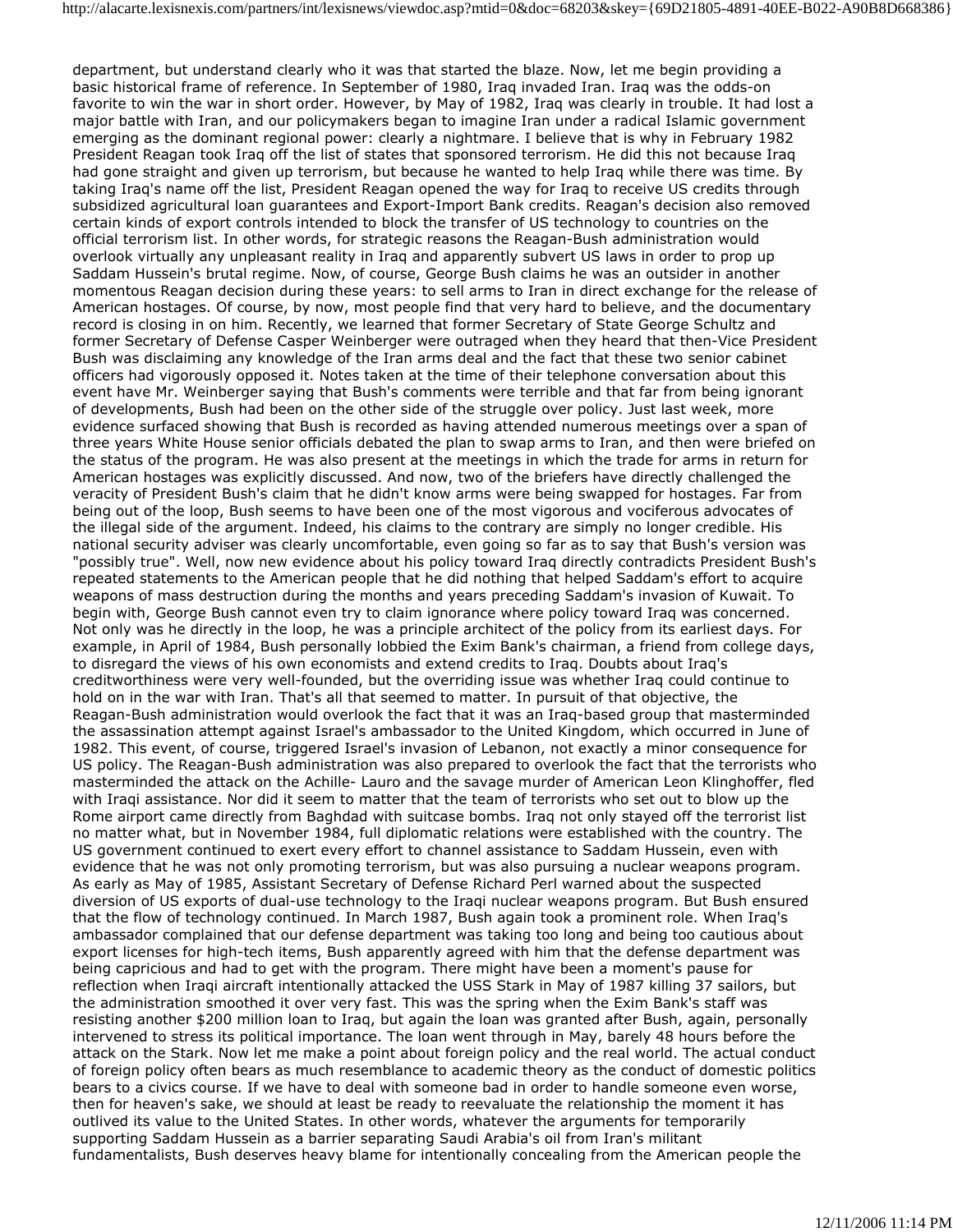clear nature of Saddam Hussein and his regime and for convincing himself that friendly relations with such a monster would be possible, and for persisting in this effort far, far beyond the point of folly. Throughout this period, Saddam's atrocities continued. In March of 1988, Saddam used poison gas on the Kurdish town of Halabja (ph), brutally murdering some 5,000 innocent men, women, and children, and none of us can ever forget the pictures of their bodies, of parents trying to shield their infants, even in death, that were in our news media and around the world. The Iran-Iraq War then ended in August of 1988, and Iraq had not prevailed, but neither had it been defeated. As a result, you would think that the administration would give our policies a second look to see if they should be altered, but the Reagan-Bush administration never hesitated, even when the news became much, much worse. Within days of the end of the Iran-Iraq war, Saddam Hussein, seeing that he had gotten away with using poison gas against the Kurds previously, launched additional major gas attacks on them. The war was over, and he was determined to settle accounts. Saddam's attacks created, in addition to the wave of deaths, a flight of about half a million Kurdish refugees. The effect of these events on the public and on Congress was electrifying. The outrage and disgust sparked action and ignited an intensification of efforts in the Congress to pull the plug on US support for Saddam Hussein. I, myself, went to the Senate floor twice demanding tough action, but these efforts were resisted to the bitter end by the Reagan-Bush and Bush-Quayle administrations. For example, they pulled out all the stops to defeat the Prevention of Genocide Act after the US Senate had passed it unanimously in September of 1988. Meanwhile, the US Customs Service was reporting that in 1988, it had marked a notable increase in the activity of Iraq's network of procuring agents and front corporations. A concerted effort was underway to obtain missile technology, chemical weapons technology, and biological weapons technology. In January 1989, President George Bush was sworn in. Based on plentiful evidence, he had reason to know that his ongoing policy regarding Iraq was already malfunctioning badly. Just last week, we learned of a memorandum written in March of that year, just two months after his inauguration, to Secretary of State James Baker as Baker prepared to meet with a senior Iraqi official, in which the author of the memorandum noted that Iraq continued to cooperate with terrorists, that it was meddling in Lebanon, that it was working hard at chemical and biological weapons and new missiles. These are exact quotes from the memorandum to the administration. And what is especially interesting about this memo is that it notes that in the months preceding this meeting, Iraqi oil exports to the US had increased dramatically and on favorable terms. That point raised the question of a quid pro quo sought by the Iraqi officials: cheap oil in return for, quote, "freer export licensing procedures for high tech." End quote. The memo's drafter notes, somewhat impatiently and critically, that export applications for high tech were being held up by the Commerce Department and by the Defense Department out of concern that proposed exports could enhance Iraq's military capabilities. These concerns were, of course, well-founded. In April 1989, a nuclear proliferation expert from the Department of Energy reported intelligence indicators that Iraq had begun a crash program to build an atomic bomb. In June of the same year, the Defense Intelligence Agency reported that Iraq was running a major European network to procure military goods that were not supposed to be sold to Iraq. In August, the FBI rated the Atlanta branch of the Italian Banca Nazionale del Lavoro, or BNL, and seized evidence of over \$4 billion in illegal loans to Iraq, as well as the use of about \$2 billion of those funds to buy nuclear and other military technologies. And on September 22nd, Assistant Secretary of State John Kelly wrote a memorandum acknowledging that money coming to Iraq through the Atlanta branch of the BNL did, quote, "appear to have been used," end quote, to finance acquisition of sensitive military technology. Also in that same month, September, the USDA reported kickbacks and possible diversions of US-supplied agricultural funds for military purposes. And most significant of all, in the same month, September of 1989, the CIA reported to Secretary of State Baker and other top Bush administration officials that Iraq was clandestinely procuring nuclear weapons technology through a global network of front companies. Did all of this make any impression at all on President Bush? Did his judgment on foreign policy come into play when he was told that this nation, with a record of terrorism continuing, was making a sustained, concerted effort to acquire weapons of mass destruction, nuclear, chemical, and biological? Well, evidently not, because in the midst of this flood of highly alarming information from the CIA, the Defense Department, the Energy Department, the Commerce Department, the Justice Department, the State Department, other agencies throughout the government, on October 2nd, 1989, President Bush signed a document known as NSD 26, which established the policy toward Iraq under his administration. This document is the benchmark for judging George Bush's record for the direction of American policy toward Iraq in the period that would ultimately lead us to war. We have only a partial idea of what is in that document, since the version that was finally released to Congress has been heavily censored, but the core statement of purpose and the fundamental assumptions behind it are crystal clear. And so, as a result, is the incredibly poor judgment of George Bush on foreign policy. NSD 26 mandated the pursuit of improved economic and political ties with Iraq on the assumption that Iraqi behavior could be modified by means of new favors to be granted. Well, perhaps so, if this were a state not under the complete control of a single man whose ruthlessness had already been totally apparent. And the text of NSD 26 blindly ignores the evidence already at the administration's disposal of Iraqi behavior in the past regarding human rights, terrorism, use of chemical weapons, the pursuit of advanced weapons of mass destruction. Instead, it makes an heroic assumption of good behavior in the future on the basis of an interesting theory, namely that Iraq would suddenly and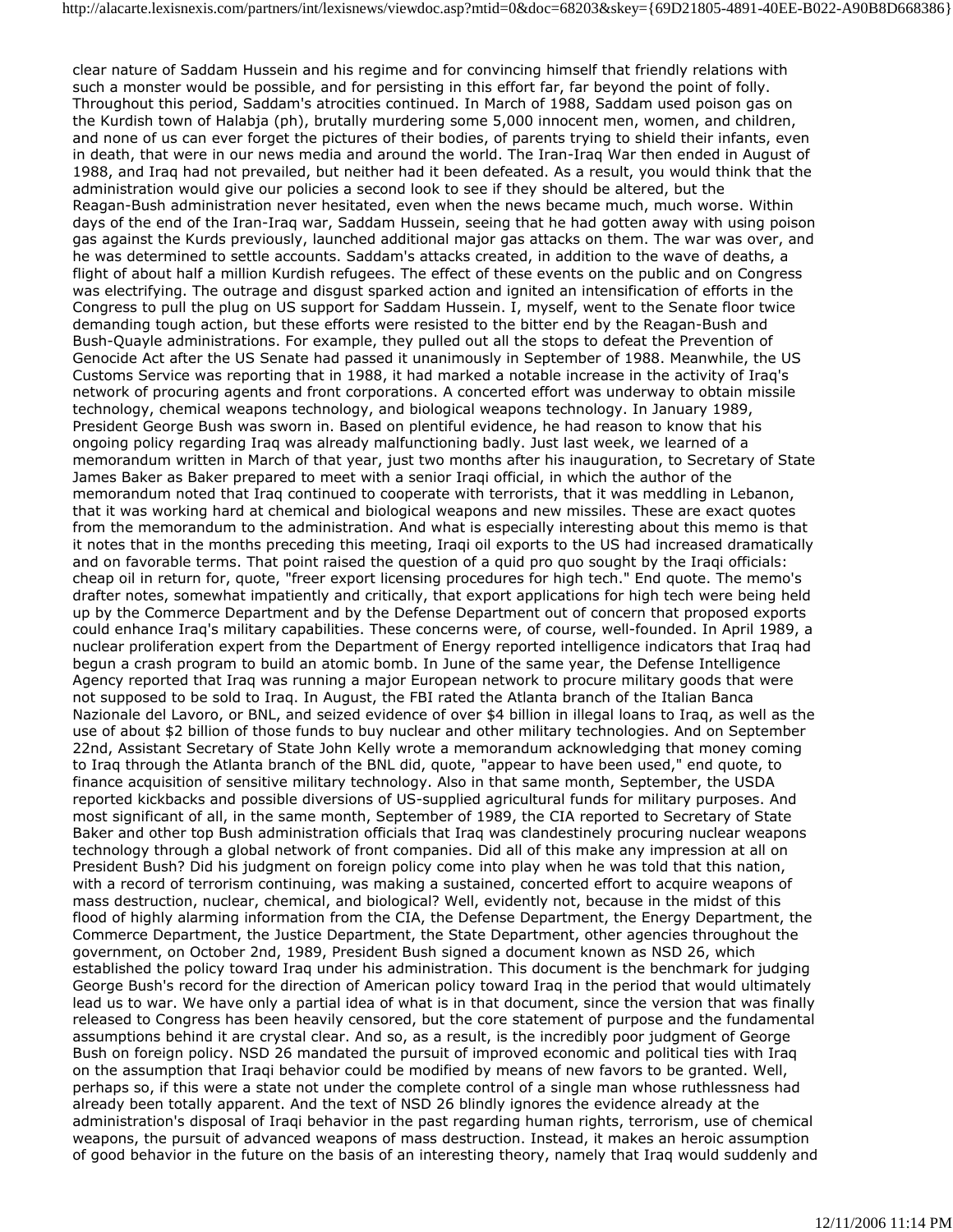completely change its ways out of a fear of economic and political sanctions. Well, it leaps from the page that George Bush, both as vice president and president, had done his utmost to make sure that no such sanctions would ever apply to Saddam Hussein. Bush was the very man who had personally intervened to secure hundreds of millions of dollars in additional loans, and what was the result on the second occasion he did that? Forty-eight hours later, Saddam ordered the attack on the USS Stark, 48 hours later. The question is unavoidable. Why should Saddam Hussein be at all concerned about a threat of action in the future from George Bush, the same man who had resolutely blocked any such action in the past? To the contrary, Saddam had every reason to assume that Bush would look the other way no matter what he did. He had already launched poison gas attacks repeatedly, and Bush looked the other way. He had already conducted extensive terrorism activities, and Bush had looked the other way. He was already deeply involved in the effort to acquire nuclear weapons and other weapons of mass destruction, and Bush knew it, but he looked the other way. Well, in my view, the Bush administration was acting in a manner directly opposite to what you would expect with all of the evidence that it had available to it at the time. Saddam Hussein's nature and intentions were perfectly visible. In October of 1989, representatives of the Departments of State and Agriculture met to discuss Iraq's diversion of US agricultural credits into the acquisition of US technology for its nuclear weapons program. Later that same month, however, on October 26th, Assistant Secretary of State Kelly sent Secretary Baker a memo jointly written with the State Department's legal counsel, Abe Sofaer, urging that Baker push yet another \$1 billion in agricultural loan guarantees for Iraq, notwithstanding the mushrooming scandal surrounding the diversion of BNL loans by Iraq for nuclear purposes. They knew it. Now, I will leave to others to debate whether Sofaer's efforts or those of White House counsel Boyden Gray's staff to sound out the intentions of the Atlanta prosecutor constituted a crude form of intervention. My point is that before and after consecrating a policy that tied us hip and thigh to Saddam Hussein, George Bush had all the information that he needed to know that he was in deep, deep water. But he persisted, although in November the CIA again reported that Baghdad was shopping everywhere for chemical, biological, nuclear technologies, and for ballistic missile technology. Did that set off an alarm bell in the Bush White House? And even though the CIA again reported a link between BNL funding and the Iraq nuclear and missile programs, in November, the administration agreed to go ahead with another billion dollars in US taxpayer-subsidized loan guarantees to Iraq, loans that the US taxpayers now, courtesy of George Bush, have to pay off. In January of 1990, President Bush issued a determination that exempted Iraq from Section 512 of the Foreign Operations Appropriations Act of November '89 prohibiting further loans to Iraq. The Congress had seen this evidence, and as representatives of the American people, they were attempting to protect the taxpayers against the loss of funds and to protect us and the rest of the world against the use of taxpayer dollars to finance terrorism and to acquire weapons of mass destruction. But on grounds of national security, the President declared that the act's prohibitions would not apply. And yet this was the same season when the Rand Corporation reported that an estimated 1,400 terrorists were operating openly out of Iraq. In February 1990, Saddam Hussein called for the removal of US forces from the Persian Gulf, and yet the same month the administration actually apologized to Saddam for the offending content of a Voice of American broadcast which had had the temerity to criticize Iraq's human rights record. Coddling tyrants is a hallmark of the Bush foreign policy. March 1990 brought no improvement when US and British agents arrested several Iraqis in the act of trying to smuggle nuclear triggering devices into Iraq. In April, Saddam Hussein issued his infamous threat to burn up half of Israel with chemical weapons, and he noted "advanced binary chemical weapons". Still, Bush toadied up to Saddam. Nothing seemed to set off the alarm in the Bush White House. It seemed that Saddam could do anything, say anything, threaten anything, and still the US taxpayer loans continued to finance his acquisition of the very weapons that he was threatening openly to use. Also in April, the Federal Reserve Bank of New York noted that BNL money was diverted to purchase nuclear triggers in the United States which had later been seized by British Customs. That same month, British Customs also seized pipe sections headed for Iraq which were quickly determined to have been parts of a supergun. Similar shipments were seized in Greece, Turkey, Italy, West Germany, and Switzerland. And yet, on April 12th, at the personal request of George Bush, Senators Bob Dole and Alan Simpson, the number one and number two Republican leaders in the Senate respectively, travelled to Baghdad and told Saddam Hussein that President Bush was still ready to veto any sanctions against Iraq that Congress might pass. They added as a footnote, again at Bush's person request, they said, "the comforting news that the author of that offending Voice of America criticism had been fired that same day" in an effort to please Saddam. In April and May, Commerce Undersecretary Dennis Kloske attended two meetings at the White House where he recommended that the US tighten restrictions on exports of high technology. But again, he was overruled, and the flow of technology from the US continued. As a sidenote, when Kloske testified about this before the House Foreign Affairs Subcommittee on International Economic Policy and Trade about a year later, he was fired within 48 hours. Well, May arrives, and a terrorist attack on the public beaches of Tel Aviv was launched and thwarted. It was planned by a Palestinian group operating openly in Baghdad with the full knowledge and support of Saddam Hussein. On May 21st, the USDA sent up another warning about diversions of funds from US-guaranteed loans. But on June 15th, 1990, Assistant Secretary of State Kelly told the Senate Foreign Relations Committee that the administration still opposed any congressional sanctions against Iraq, and in July, as Iraqi tanks and soldiers massed on the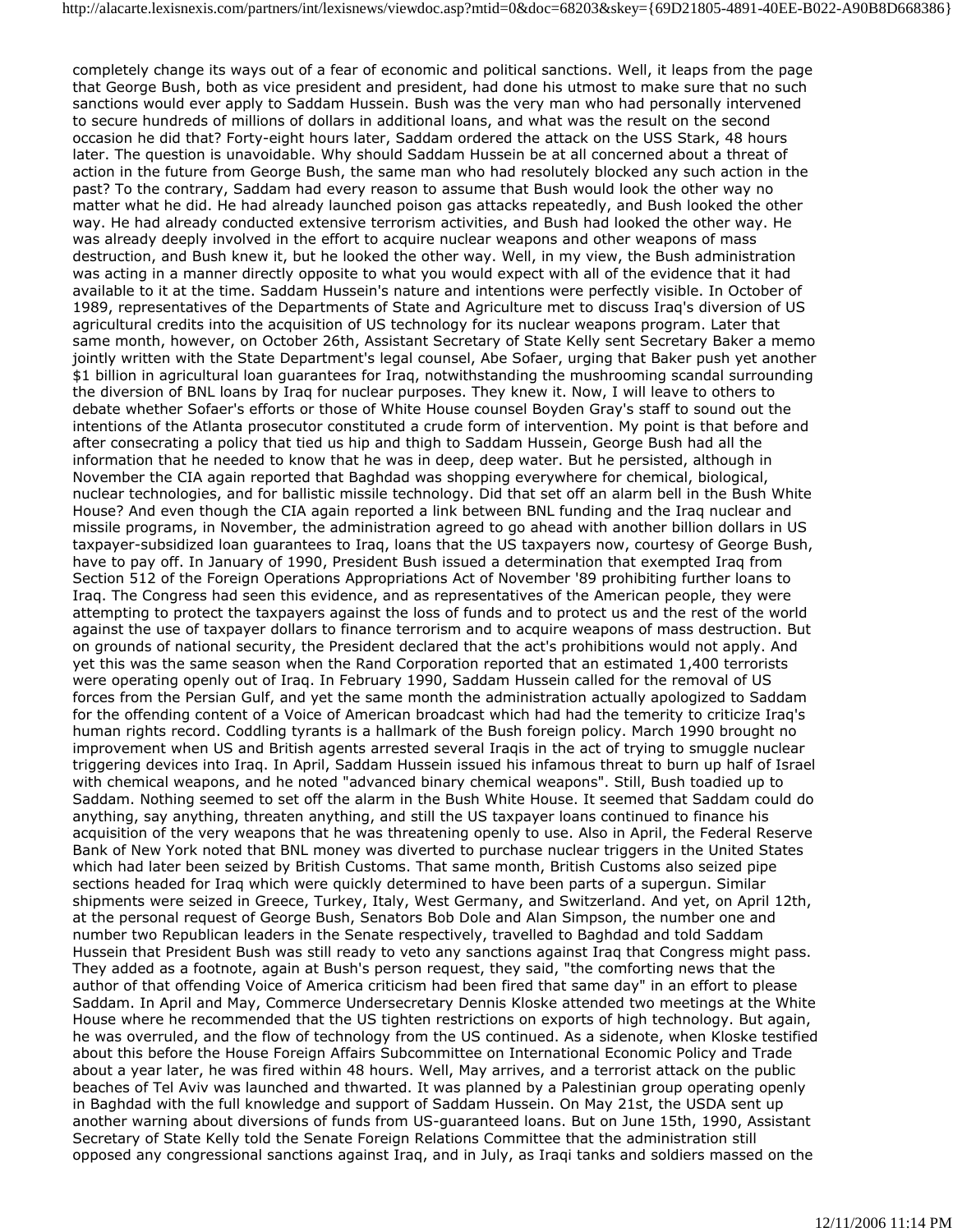Kuwaiti border, the Senate tried to pass another sanctions bill against Iraq, and the administration fiercely opposed it all out. Not only that, but on the eve of the invasion, the Bush-Quayle administration kept selling Saddam Hussein dual-use technology such as sophisticated computers, flight simulators, and equipment to manufacture gun barrels. At that very moment, however, high-level officials in the administration, including Secretary Baker, were finally forced to confront what they should have known from the outset of Bush's administration -- that Iraq had grossly abused the benefits extended to it by Bush. In July, a memo jointly drafted by four senior officers of the State Department was sent to Secretary Baker and approved by him. According to this memorandum, the existence of which just came to light a few days ago, the administration acknowledged, and I quote, "Iraq is actively engaged in developing chemical and biological weapons, and ballistic missile systems, and may be seeking to develop nuclear weapons as well. Iraq has been attempting to obtain items to support these proliferation activities from US exporters; in some cases, successfully." End quote. The memorandum concludes that the time had come for the administration to, quote, "move now on Iraq because of its very active proliferation-related procurement efforts, and because there is a danger that US exporters could become implicated in these efforts." End quote. Well, now bear in mind that at this point Saddam Hussein was only one week away from an act of open aggression that would bring us to war. It had taken this long for an awareness of what was going on for years to be acknowledged within the administration. Much has been said about the record of our ambassador to Iraq, April Glaspie's famous interview of July 25th with Saddam Hussein. But the ambassador's servile message was a clear expression of Bush's personal views. Her message was totally in line with US policy laid down by President Bush personally in October of 1989 and clung to until August 2nd, 1990 when Iraq invaded, conquered, and annexed Kuwait. Within a month, our sons and daughters were to be sent to risk their lives, facing a threat that had been built up through US technology and US tax dollars by our own President, who now summoned them to battle. In answer to this charge, President Bush has explicitly denied that his policies enhanced Saddam Hussein's nuclear, biological, and chemical capabilities. He denied this, not only in an official report to Congress in the Fall of 1991, but as recently as June 13th and July 1st of this year, when Bush said, and I quote, "We did not enhance Saddam Hussein's nuclear, biological, or chemical weapons capability." That statement has no credibility. As I have just mentioned, his own secretary of state knew differently and wrote differently, at least as of July 1990, and the actual record of our exports shows the facts rather differently than the President wants to remember them. Here are the facts. Almost 30 percent of our non-agricultural exports to Iraq between 1985 and 1990 went directly to the Iraqi military industrial complex. Of these exports, there were 162 items that were licensed for sale despite their potential nuclear applications. The administration permitted the sale of powerful computers, comparable to those used in our own missile test ranges, despite objections from the Department of Defense. It allowed shipment of high tech equipment needed for Iraq's Condor 2 missile, which was to have been able to deliver a nuclear warhead at a range of more than 600 miles. It allowed for the export of materials needed for the infamous supergun project, intended to have the ability to launch nuclear weapons like artillery shells over hundreds of miles. Machine tools, lasers and other equipment for the manufacture of rocket casings needed in Scud missiles were sold. When UN inspectors got into Iraq, they found that Saddam Hussein's main nuclear weapons complex, a carbide-tipped machine tool factory, had been built with technology and equipment licensed for export by the Bush administration. The administration licensed technology and equipment for fabricating shapes out of glass fiber, over the objections of the Department of Defense, which noted that the purchaser was part of the Iraqi military- industrial complex and that this equipment was needed for a nuclear weapons program. They did it anyway. The administration preferred to blindly accept the importer's ludicrous claim that the Iraqi military-industrial complex would use this equipment to make shower stalls. Equipment for a so-called detergent factory was licensed, yet this same factory was used to make chemical weapons, used by a nation that had already broken the taboo since World War I and massively used chemical weapons on its own people. What were they thinking? Seventeen licenses for the export of bacterial and fungus cultures to Iraq were granted, even though the CIA specifically linked the Iraqi government agencies involved to, quote, "biological warfare support and numerous other military activities." End quote. The UN Special Commission, once it finally got inside Iraq, is reported to have found equipment from 11 American companies in Iraqi missile and chemical weapons plants. It is truly astounding to look at the list of Iraqi customers who were identified and then approved to receive this material by the Bush administration the Ministry of Industry and Military Industrialization, known as MIMI, which was headed by a brigadier general who was Saddam Hussein's son-in-law, and which the CIA identified as, quote, "controlling Iraq's nuclear network." That didn't set off an alarm bell? It's okay to send this equipment to the man our CIA says is in control of the nuclear network in Iraq? Another customer approved: The Saddam State Establishment and Salah al Din (sp), called in an intelligence report typical of Iraq's armed production facilities. Saad 16 (sp), identified back in 1986 as a key missile production site, where as much as 40 percent of the equipment was reported to be US made. The administration even sold Saddam Hussein helicopters for his personal use equipped with special infrared guidance and defensive systems so that he would be more at ease. Incredibly, the Bush administration knew all along that the chief purchasing agent for much of this material was the head of an Iraqi weapons complex. The tentacle of the octopus, as one law enforcement official put it, was a US company called Matrix Churchill. It was a key player in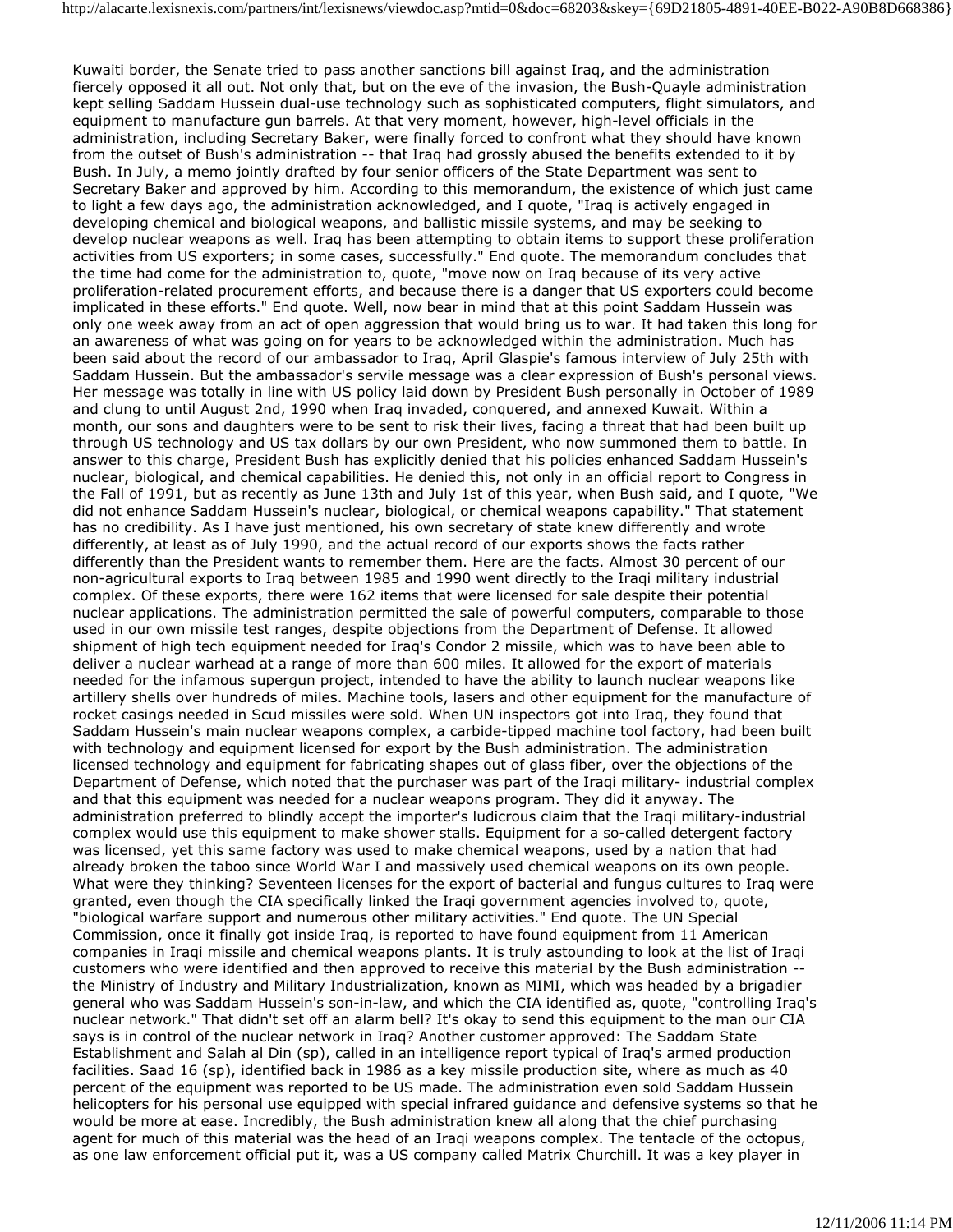Saddam Hussein's efforts to acquire nuclear and other weapons technologies. The chairman of this so-called American corporation was one Safa Al-Habobi, who was simultaneously the director general of the Iraqi Nassir (sp) State Enterprise for Mechanical Industries, well-known by our intelligence agencies as a major Iraqi military-industrial complex where missiles and nuclear weapons equipment were manufactured. He was the principal purchasing agent. There was report after report linking Habobi's firm, Matrix Churchill, to Iraq's global network of front companies and even back to the Iraqi Ministry of Industry and Military Industrialization, and Saddam's son-in- law, Hussein Kamal (sp). But the Bush administration kept issuing licenses for high-tech exports no matter what. Cozy up to Saddam. Make him our friend. This was the Bush theory in spite of all the evidence to the contrary. And as for how Iraq paid for all of this? When it was already far over its head in debt as a result of the war with Iran and Saddam Hussein's disastrous economic policies? Well, a large part of the answer is: on credit in the form of loans guaranteed by the US taxpayers at the insistence of the Bush-Quayle administration over the objections of those who were in charge of evaluating creditworthiness and evaluating the use to which the money was to be put. In the fall of '89, Bush pushed hard to make sure that that \$1 billion in new loan guarantees were provided to Saddam, and it didn't matter that federal agencies were reporting severe abuses of prior loan guarantees. In the end, the US taxpayer, of course, has been left holding the bag for almost \$2 billion of loans which Iraq will never repay. After bailing out the savings and loans, American taxpayers are now being forced by Bush's poor judgment to bail out Saddam Hussein. When it came time to confront the consequences of these years of serious mistakes, when it came time to confront Saddam Hussein's invasion of Kuwait with an international coalition united in its resolve and purpose, George Bush all the way up to the moment the combat ended displayed fortitude, skill, and leadership. But the chestnuts he pulled from that fire were his own. His policies nurtured Saddam Hussein. He was deaf to information that to any other ear was a firebell in the night, ringing clearly that our policies were disastrously wrong, leading toward tragedy. And, of course, incredibly, immediately following the war, Bush reverted to form. At Bush's encouragement, an armed resistance to Saddam Hussein had sprung up in Iraq, but at the critical moment, it was George Bush's decision to betray that resistance by tolerating Saddam Hussein's use of attack helicopters to put down the rebellions and to slaughter the dissenters. That was a clear violation of the terms of the cease-fire, and it was a violation we had more than enough power to suppress rather easily. Had we insisted on the terms of the cease-fire, there would have been a much better chance that today we would not be facing Saddam Hussein still in power. Well, should a man who mistook Saddam Hussein for a docile and friendly ally and who then pursued that error to the point where lives of hundreds of thousands of Americans had to be put on the line have a second term as president of the United States? Has George Bush told the truth, the whole truth, about a policy that left our nation facing a brutal, murderous dictator? If he will take the credit for the victory, will he also take responsibility for the policy that made that war inevitable? The answer to these questions is, of course, no. He's not fond of accepting responsibility. George Bush sent loan guarantees to an oil-rich dictator. George Bush sold dangerous technology to a criminal who was intent on developing and using lethal weapons. George Bush sent secret intelligence reports to a man who, by any stretch of the imagination, could not be trusted. George Bush refused to face the truth or to hear the urgent warnings coming from his own administration. And then, George Bush put American lives on the line in a war that never should have happened, except for his mistakes. In so many ways, George Bush simply does not fit the requirements of the new world order his own speechwriters once summoned up. We require a fresh approach from a new leader of vigor and high intelligence, of courage and vision, who believes to the core that the enemies of freedom cannot be anything but the enemies of our country. I think that the people of the United States have and will take the opportunity to select such a leader. Bill Clinton is that man. Thank you. (Applause.) MS. ALBRIGHT: Senator Gore has time for a few questions, if you would pass your questions up, please. As you yourself said, President Bush has claimed that they have a legitimate policy for drawing Iraq into the family of nations. Isn't this just the way foreign policy is done? Shouldn't we give them the benefit of the doubt? SEN. GORE: I believe there is a clear line of demarcation between the standard which ought to be used in judging the persistent support of Saddam Hussein during the Iran-Iraq war and the standard which ought to be used in the aftermath of that war. I question the decisions that were made during the war, but the decisions made after the end of that war, when the justification for coddling Saddam so thoroughly was dissipated, those decisions reflected truly atrocious judgment. I really do not understand how anyone could receive this flood of information about the terrorism, the acquisition of weapons of mass destruction, the unremitting hostility to the United States and to all of our objectives and interests, save the -- except for the continued flow of cheap oil, I don't understand how anyone with sound judgment could have persisted in supporting Saddam as much as Bush did and forcing the US taxpayers to subsidize his acquisition of weapons of mass destruction. Now, during the period prior to the end of the Iran-Iraq war, as I stated, I think a different standard ought to be used. I still question the decisions that were made then. I think we went too far. But the central point in response to this question is, when one makes a judgment of that sort, based on the calculation of the national interest in balancing the real politik motives of countries like Iran and Iraq - when one is force to make an unpleasant decision of that kind, when circumstances change, we have to adjust, and we have to recognize that they have changed and untie ourselves from such an unsavory, brutal, aggressive, and dangerous dictator. Instead, when the circumstances changed, allowing us to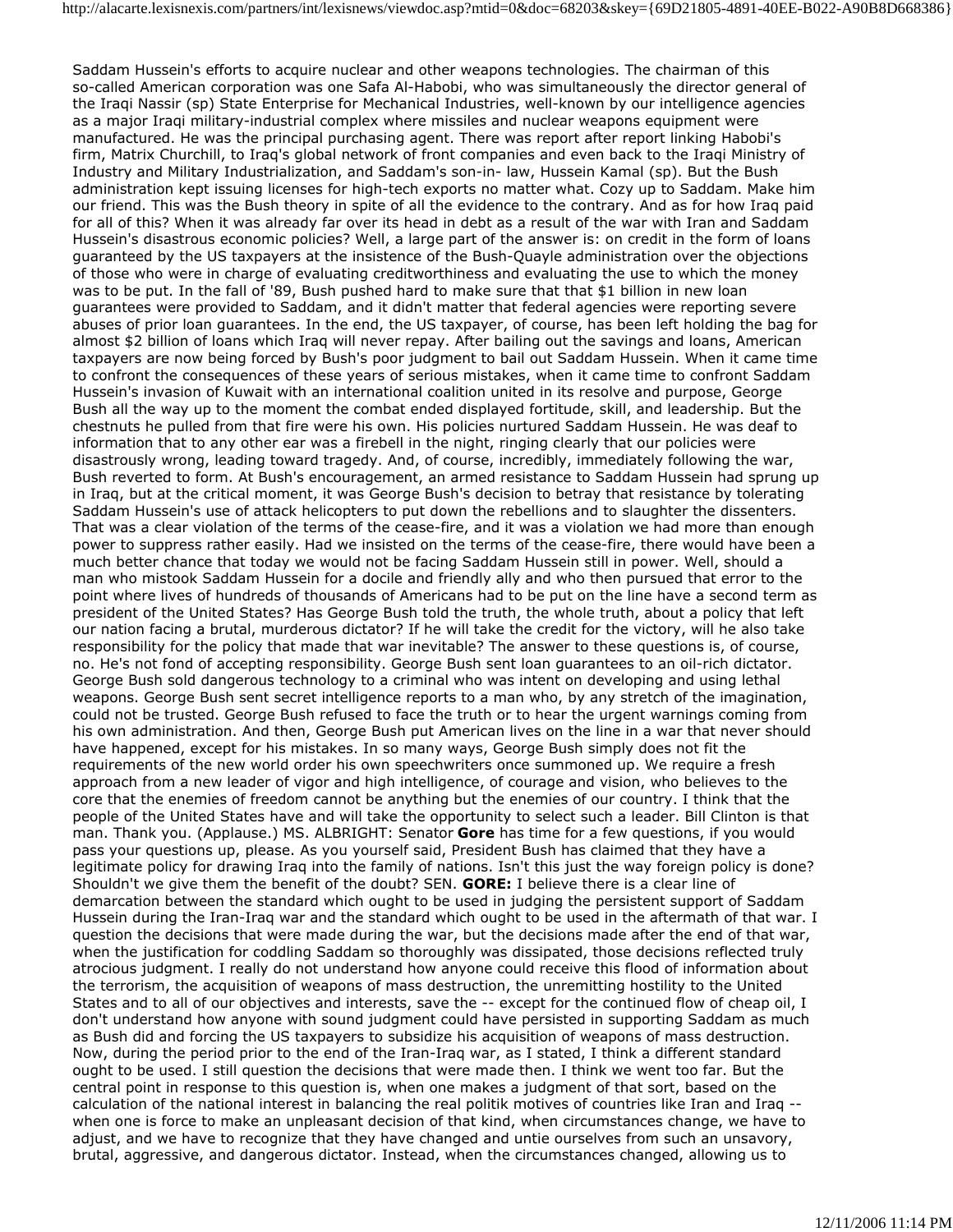bring our policy more into line with American values, Bush accelerated the former policy and stepped up the taxpayer loans and the sales of high tech equipment. It is an astonishing record, truly, and led directly to the war. MS. ALBRIGHT: Israeli governments have obviously been concerned about Iraqi nuclear and chemical weapons programs. Is there any evidence that the Bush administration had been warned by the Israelis of Iraqi actions prior to the invasion of Kuwait? SEN. GORE: Well, of course, going back to 1981, Israel took direct action of its own to halt or at least slow down at that point that Iraqi effort to develop nuclear weapons. But the Bush administration has refused to acknowledge warnings from any source. Whatever the evidence, they have ignored it. Many of our allies have provided us with evidence of Iraq's persistent effort to acquire these weapons of mass destruction. Many people within the Bush administration raised warning flags. But Bush, once he sets out on a course to coddle someone, he goes the distance. (Laughter and applause.) MS. ALBRIGHT: This is kind of a combination of questions, and it tags onto what you've just been saying, but how is it that someone like Bush, with all his supposed foreign policy experience, was so blind to this set of facts that you've laid out? SEN. GORE: I think it is --I think the errors are rooted not in his intelligence, but in his judgment. I believe that he was intent on currying favor with this powerful leader on the assumption that ultimately they would be friends, and that Saddam would so appreciate what Bush had done for him, that at critical moments, this relationship could be used to modify Iraq's behavior in ways that would serve our interests. Now bear in mind that this assumption was being used by a man, George Bush, who had already done a lot of personal favors for Iraq, and had those favors followed by increasingly aggressive and outrageous responses. The second time that we know about, at least -- the second time he personally intervened to secure US taxpayer loans for Saddam, less than two days after the loan went through, Saddam ordered the attack on the USS Stark. Now it would seem to me that George Bush might begin to wonder whether his efforts were being appreciated or not, but it seemed never to occur to him. Indeed, in that infamous meeting between April Glaspie and Saddam, he even instructed Glaspie to say that we have no particular national interest in protecting the territory of Kuwait, we have no treaties with them, we aren't especially concerned about border disputes between you and Kuwait -- at a time when the tanks were massing on the border. In fact, even after the invasion, it took Margaret Thatcher to provide him some backbone. A quote from Clementine Paddleford (sp), who wrote in the 1950s is applicable here. She said, "Don't put a wishbone where a backbone should be." (Laughter.) That's what Bush attempted to do, and it doesn't work in foreign policy. (Applause.) MS. ALBRIGHT: Don't you think that the President has already addressed many of these issues? What does he have to do now to respond to the train of thought that you've laid out here? SEN. GORE: Well, I think he has to come clean with the American people, and in fact, he has not answered these questions. Let me compare his responses on the swap of arms for hostages with his responses on the way his policies built up Iraq's military power. On the swap of arms for hostages, he has repeatedly said he was out of the loop, didn't know that the secretaries of defense and state were objecting. If he had, he might have raised concerns of his own, but he was excluded from key meetings and just didn't know what was going on. Well, of course, now that's simply not credible because the evidence is piling up, and has he responded to questions about that evidence? No. He has just brushed it off by saying, "There has already been an investigation and I was exonerated." Well, in fact, there has not been an effort to require him to answer specific questions about that matter, and his statements that he was out of the loop and didn't know what was going on, again, are simply not credible. Similarly, to this day, George Bush is telling the American people that his decisions did not result in assistance to Saddam Hussein in building up his nuclear, biological, and chemical weapons technology. That is simply not true. His own Secretary of State had said exactly the contrary in an official memorandum written one week before the invasion of Kuwait. Repeated statements from Cabinet departments and the CIA have stated exactly the contrary. But President Bush continues to assert to the American people that there was no problem with this. Now, let me tell you the link between these two. He was willing to swap arms for hostages even though that would involve dealing directly with terrorists in a manner which risked convincing those terrorists that they could continue their horrendous activities and even be rewarded for it. If he had been held accountable for the poor judgment he exhibited during the arms for hostages swap, he might have been a little more reluctant to make the same moral mistake in the Iraqgate controversy, because the key misjudgment was a willingness to deal with a nation that was guilty of terrorism on a continuing basis and reward them on the hope and expectation that they would change their ways, when, in fact, rewarding them for their behavior could well have been expected to encourage more such behavior. It's the same basic miscalculation and poor judgment. MS. ALBRIGHT: We conclude with a final question. Beginning January 21st, 1993, what will the policy of the Clinton-Gore administration be towards Saddam Hussein and Iraq? SEN. GORE: Since this is the last question, before I answer it, let me invite the attention of those present to materials that I have asked my staff to prepare, which lays out all of the evidence that I have presented here with extensive footnotes referring in each case to the specific documents and to the specific evidence that I am relying on and quoting from in the speech. I have also asked them to prepare, and they have done so, listings of the technology that was specifically exported and a rather extensive month-by-month calendar of exactly when the warnings came, when they were ignored, and when the decisions were made to support Saddam in spite of those warnings. So, I invite your attention to the more detailed version of this presentation. Now, Governor Clinton and I have spelled out what we believe is an appropriate policy toward Iraq. We believe that the